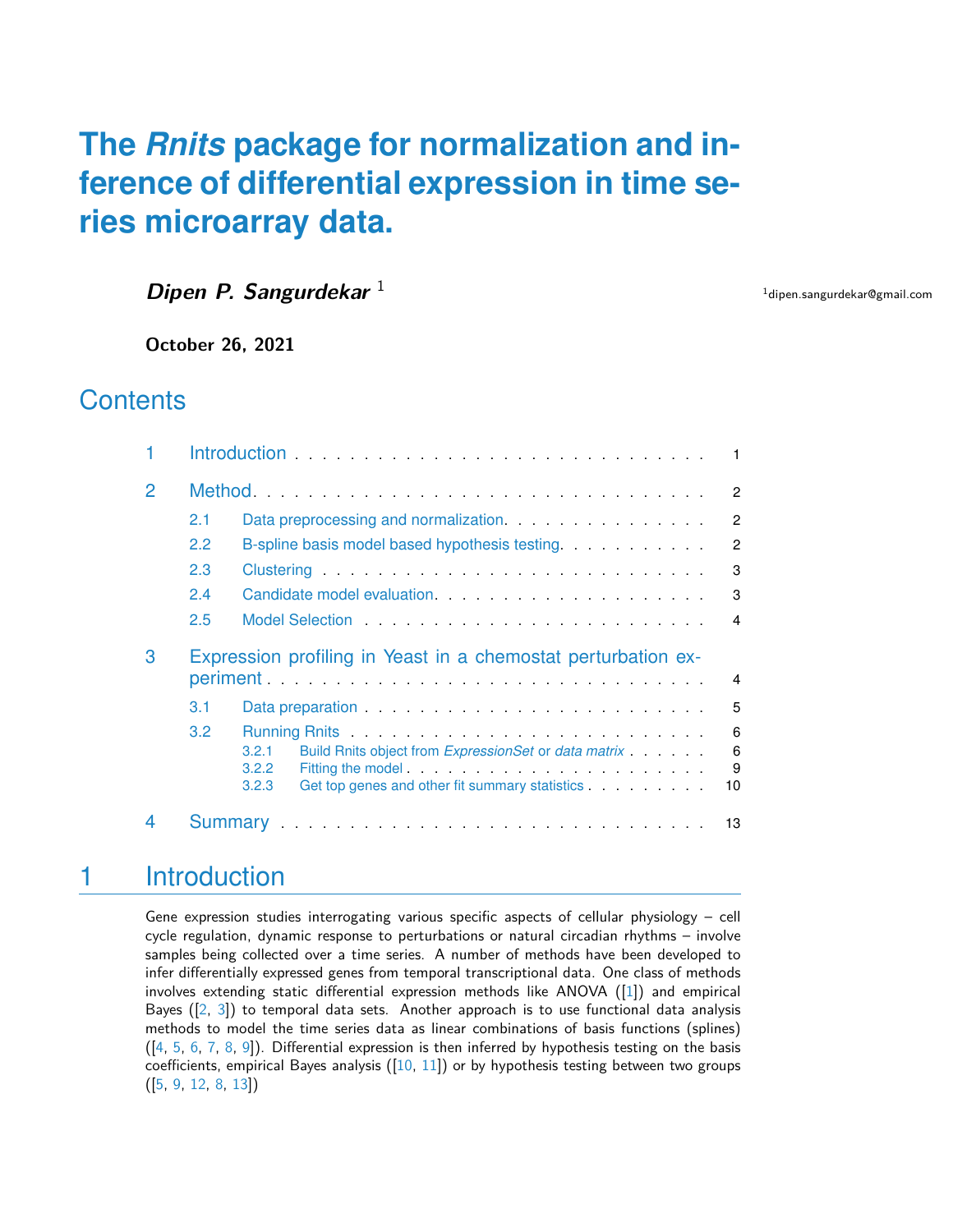The method proposed by [\[8\]](#page-13-3) and [\[9\]](#page-13-4) utilizes a model driven approach to infer differential expression. The null hypothesis is that for a given gene, the difference in profiles between two treatments (or their deviation from the population average for the gene) is random. They model this scenario by fitting a single average curve, constructed from natural cubic spline basis curves, onto the two profiles. Under the alternative hypothesis, the two profiles arise from distinct underlying biological processes and this is modeled by using different models for each profile. If the gene is significantly DE, the quality of fit (as measured by the sum of squares of the regression residuals) under the alternative model is better than under the null model. To get the significance of the fit statistic, the method instead uses a bootstrapping based approach to simulate expression profiles under the null model and empirically estimates the frequency of the simulated fit statistic being higher than the observed one. A critical parameter in this modeling approach is the dimensionality of the spline basis  $p$ . [\[8\]](#page-13-3) propose a method to pick an optimal model that minimizes the generalized cross-validation error on the top eigenvectors inferred from the data. In the current work, we extend the previous work by proposing an alternative approach to model selection for inference in complex temporal data. We identify distinct optimal models for clustered subsets of genes sharing complex patterns based on the statistical power to detect genes with differential trajectories. We implement this approach in a statistical package written in  $R$ ,  $Rnits$ , to assist the research community in the end-to-end genomic analysis of time course experiments, from raw data import normalization, inference of DE and visualization of results.

# <span id="page-1-0"></span>2 Method

## 2.1 Data preprocessing and normalization

<span id="page-1-1"></span>Raw or pre-processed expression data can be imported into Rnits either as a data matrix, an RGList object created by the package limma, an AffyBatch object (package affy) or an eSet object downloaded from NCBI's Gene Expression Omnibus by package GEOquery. For all data formats, Rnits offers probe filtering and normalization options that are native to the respective packages. Processed data, along with probe and sample phenotype data, is stored as an Rnits class object, which inherits all methods from the ExpressionSet object in R that is commonly used for storing expression data and metadata.This allows expression and metadata retrieval from the object using the standard methods defined for ExpressionSet objects. In addition to the standard metadata requirements for the ExpressionSet object, building Rnits objects requires columns labeled "Sample" and "Time" in the phenotype data matrix, and a column labeled "GeneName" for the probe data matrix (for gene level summarization). One of the time series experiments may be labeled as 'control' for the purpose of clustering data. Inference can be done at the probe level or at the gene level if multiple probes represent a single gene. For gene level analysis, probe data is collapsed into a gene level summary using the robust Tukey Biweight estimator, which penalizes outlier values. For analysis, the distinct time series experiments must have been sampled at the same points.

## 2.2 B-spline basis model based hypothesis testing

<span id="page-1-2"></span>The analysis approach is to model the time course data under the null hypothesis that individual gene expression trajectories from distinct sets is a realization of the same underlying basis trajectory modeled as a B-spline curve. Under the alternative hypothesis, each series is modeled as a distinct underlying basis. [\[8\]](#page-13-3) et al describe a method of selecting the optimal B-spline basis model  $\mathcal{L}$ . For each data set, the top eigenvectors are computed and the set of models  $\mathcal L$  are used to compute the generalized cross-validation error using the eigenvectors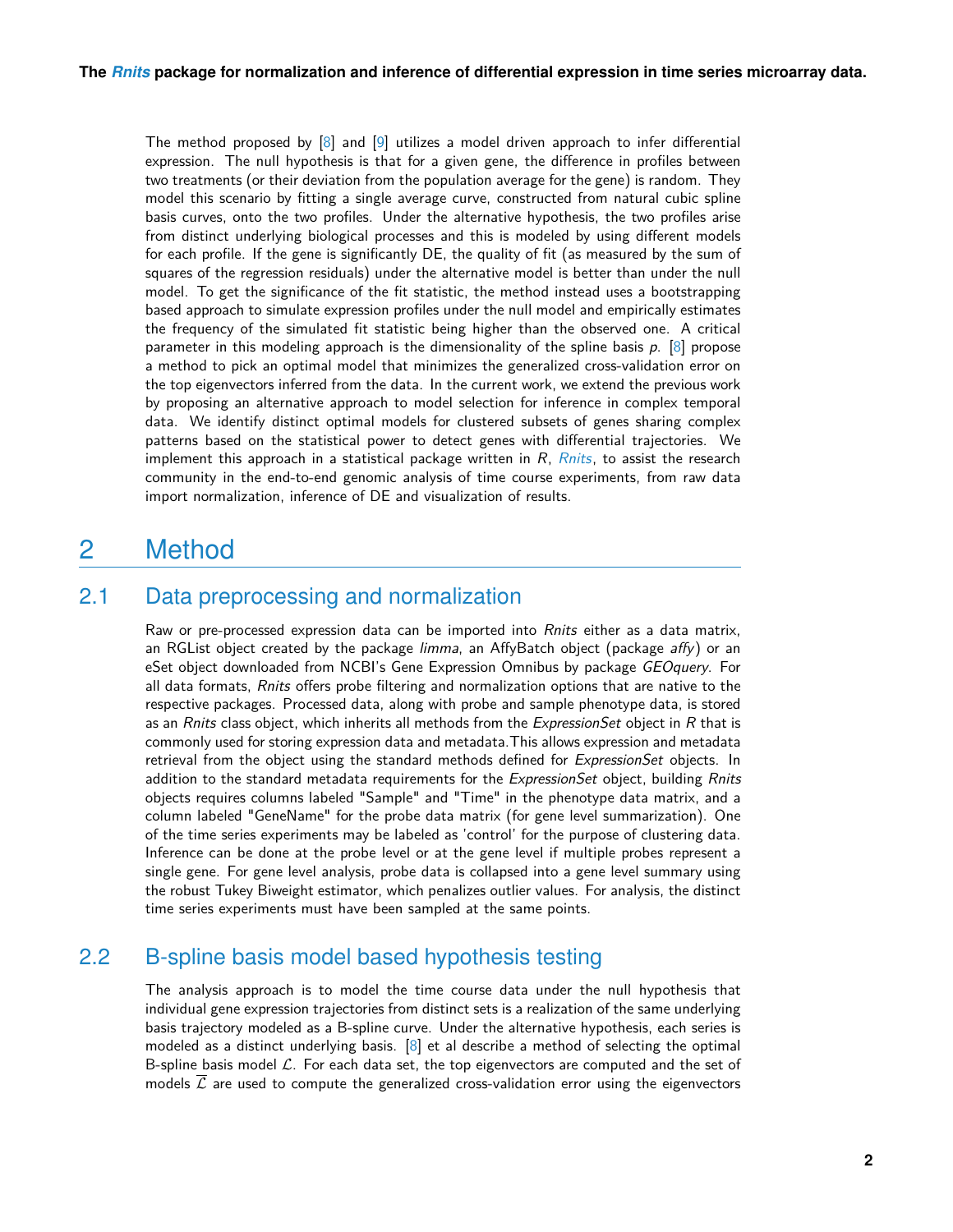as predicted variables. For each data set, the model that minimizes the cross-validated error across all top components is chosen as optimal and the largest optimal model among all data sets is chosen ( $Rnits.gcv$ ). We extend this work to develop a parallel approach for selecting the optimal model based on the power of inferring differentially expressed genes. Rnits.power. A series of candidate models  $\mathcal L$  are evaluated on the entire data set and optimal models are selected based on the distribution of the p-values of fit.

## 2.3 Clustering

<span id="page-2-0"></span>In the first step of this approach, the genes (or probes) may be clustered. Clustering allows models of varying complexity to be selected to represent the diverse expression patterns observed within the data. Each gene/probe is assigned to one of  $K$  distinct clusters using k-means clustering on gene centered data (either all the series or based on a single "control" series). The total number of clusters may be provided by the user as an argument or is determined empirically as twice the number of eigenvectors required to explain 70% of variation in the time series labeled as control or the entire data set. If any of the resulting clusters have less than 500 genes, clustering is iteratively repeated with one less initial cluster centroid.

## 2.4 Candidate model evaluation

<span id="page-2-1"></span>The size  $r$  of the individual time series experiment determines the set of candidate B-spline models that can be investigated. Each model  $\mathcal{L}(c, p, r)$  is defined by its degree of curvature c and the degrees of freedom  $p$  i.e. the number of basis splines used. The rank constrains the curvature and the number of basis splines as follows. For a given matrix with rank  $r$ , the set of candidate models  $\mathcal L$  were:

$$
\overline{\mathcal{L}}(c, p, r) \begin{cases} 3 \le p \le \min(8, r - 2) \\ 2 \le c \le \min(5, p - 1) \end{cases}
$$

where each model was constrained to have a maximum degree of curvature of 5 and maximum number of basis splines at 8. Whenever sufficient degrees of freedom were available to allow manual placement of knots ( $p - c - 1 > 0$ ), knots were chosen based on which time points had the maximum inflection. For each cluster k (or for the entire data), each model  $\mathcal{L} \in \overline{\mathcal{L}}$ or the optimal model obtained by generalized cross-validation was evaluated as follows:

- The gene expression data matrix for series s can be represented as  $Y_{m_{k,n}}$  where m represents the number of probes (or genes) in cluster  $k$ , and  $n$  equals size of the data series. The candidate model  ${\cal L}$  is represented by its B-spline basis  ${\bf X}_{pn}^{\cal L}.$  For models with larger basis splines, knot placement is guided by regions of higher curvature.
- Under the null model of no differential expression between the different time series, the distinct profiles are assumed to be generated from the same underlying curve, and the expression matrix for all series  $\mathbf{Y}_{mn}$  is fit as follows:

$$
\mathbf{Y}_{mn} = \widehat{\beta_{mn}} \mathbf{X}_{pn}^{\mathcal{L}} + \mathbf{E}_{mn} = \widehat{\mathbf{Y}}_{null} + \mathbf{E}_{null}
$$

• Under the alternate hypothesis, for each individual series  $s \in (1, S)$ , we fit a distinct curve and the individual data matrix is fit as follows

$$
\mathbf{Y}_{mr} = \widehat{\beta_{mr}} \mathbf{X}_{pr}^{\mathcal{L}} + \mathbf{E}_{mr} = \widehat{\mathbf{Y}}_{alt} + \mathbf{E}_{alt}
$$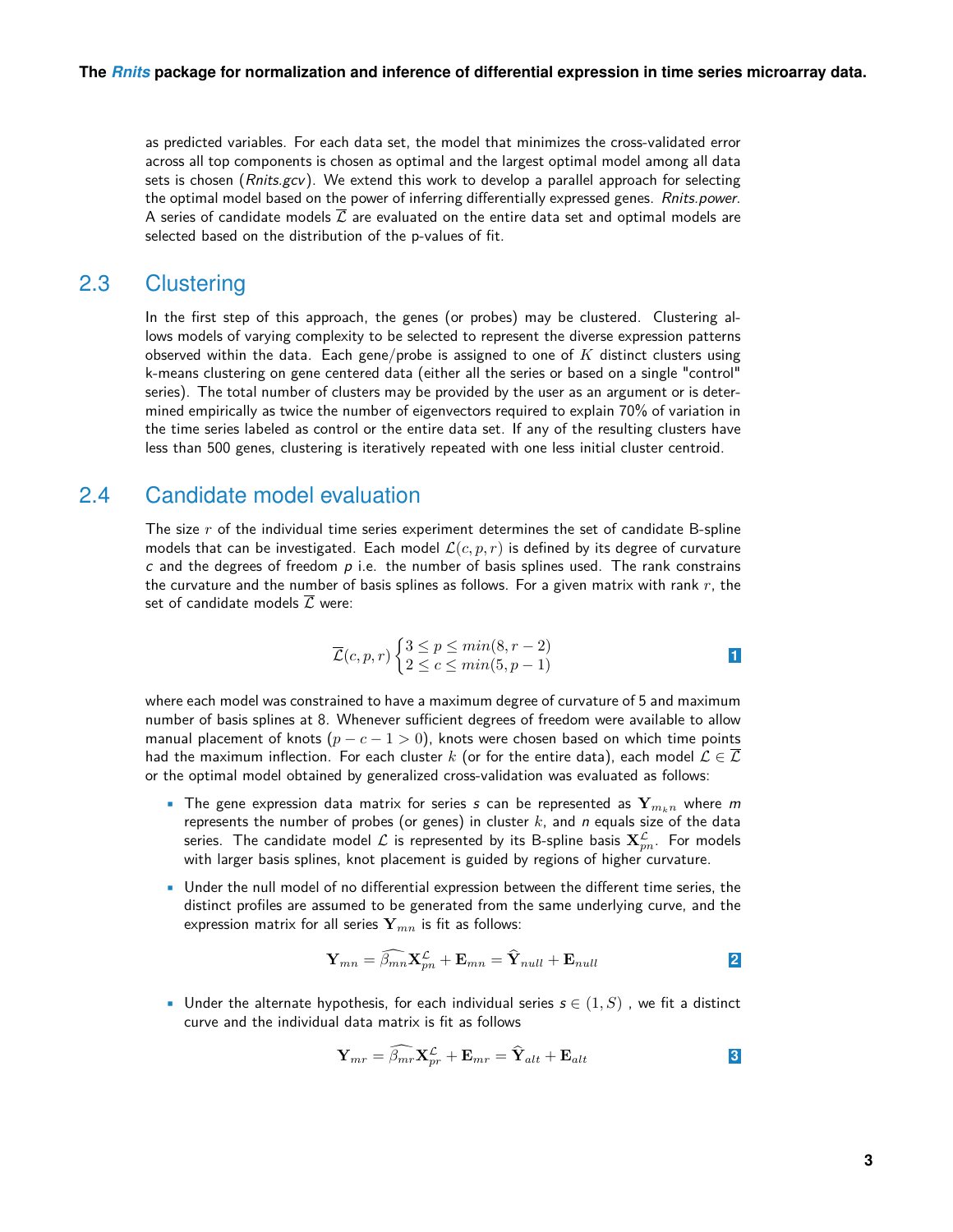• The two models are evaluated using a ratio statistic  $F_k^{\mathcal{L}}$ 

$$
\mathcal{F}_k^{\mathcal{L}} = \frac{\sum^r \mathbf{E}_{null}^2 - \sum^s \sum^r \mathbf{E}_{alt}^2}{\sum^s \sum^r \mathbf{E}_{alt}^2 + s_0}
$$

where  $\sum^r {\bf E}_{null}^2$  is the vector of sum of square of residuals under the null hypothesis for all genes in cluster  $k$  and  $\sum^s \sum^r \mathbf{E}_{alt}^2$  is the sum of squared residuals for each gene in cluster  $k$  added over all series  $s. \,$  We add a variance stabilizing factor to the denominator  $s_0$  computed as described by [\[14\]](#page-13-9).

To compute p-values for the ratio statistic, we use the bootstrap approach as described by  $[8]$ . First the residuals under the alternate model  $E_{alt}$  are standardized to correct for heteroskedasticity for each series. This penalizes the models with larger basis splines by increasing the effective size of their residuals.

$$
\mathbf{E}_{alt}^{'} = \frac{\mathbf{E}_{alt}}{\sqrt{1 - X(X^{T}X)^{-1}X^{T}}}
$$

For each bootstrap iteration  $b$ , a synthetic null data set is constructed by adding the bootstrapped studentized residuals to the null fit.

$$
\mathbf{Y}_{null}^* = \hat{\mathbf{Y}}_{null} + \mathbf{E}_{alt}^{'*}
$$

Eqn (2)-(4) are repeated for each iteration and ratio statistics  $\mathcal{F}^{\mathcal{L}*}_k$  under the null hypothesis of no differential expression are computed. Empirical p-values are computed for the observed ratio statistic based on the distribution of the simulated ones under the null hypothesis.

$$
\mathcal{P}_k^{\mathcal{L}} = \frac{\#(\mathcal{F}_k^{\mathcal{L}*} > \mathcal{F}_k^{\mathcal{L}})}{B}
$$

<span id="page-3-0"></span>where  $B$  are the number of bootstrap iterations.

### 2.5 Model Selection

For each cluster k, p-values are similarly calculated for each model  $\mathcal{L} \in \overline{\mathcal{L}}$ . The significance of each model fit is a function of the size of the studentized residuals under the null and alternative hypotheses. While more complex models (larger number of basis functions) may yield smaller residuals during the alternative fit, these may get heavily penalized during correction for heteroskedasticity, leading to low statistical power. At the other extreme, an insufficiently complex model may not effectively capture the complexity of the expression trajectories that may lead to larger residuals and lack of power. To alleviate this effect, we select the model  $\mathcal L$  which results in the maximum power, as determined by the number of genes inferred at an estimated False Discovery Rate  $< 5\%$ 

# <span id="page-3-1"></span>3 Expression profiling in Yeast in a chemostat perturbation experiment

We applied the *Bspline* methods to time course expression data tracking the glucose perturbation responses of a wild type yeast strain grown at steady state in a chemostat with galactose as the carbon source  $([15])$  $([15])$  $([15])$ . Two glucose concentrations (effective concentration of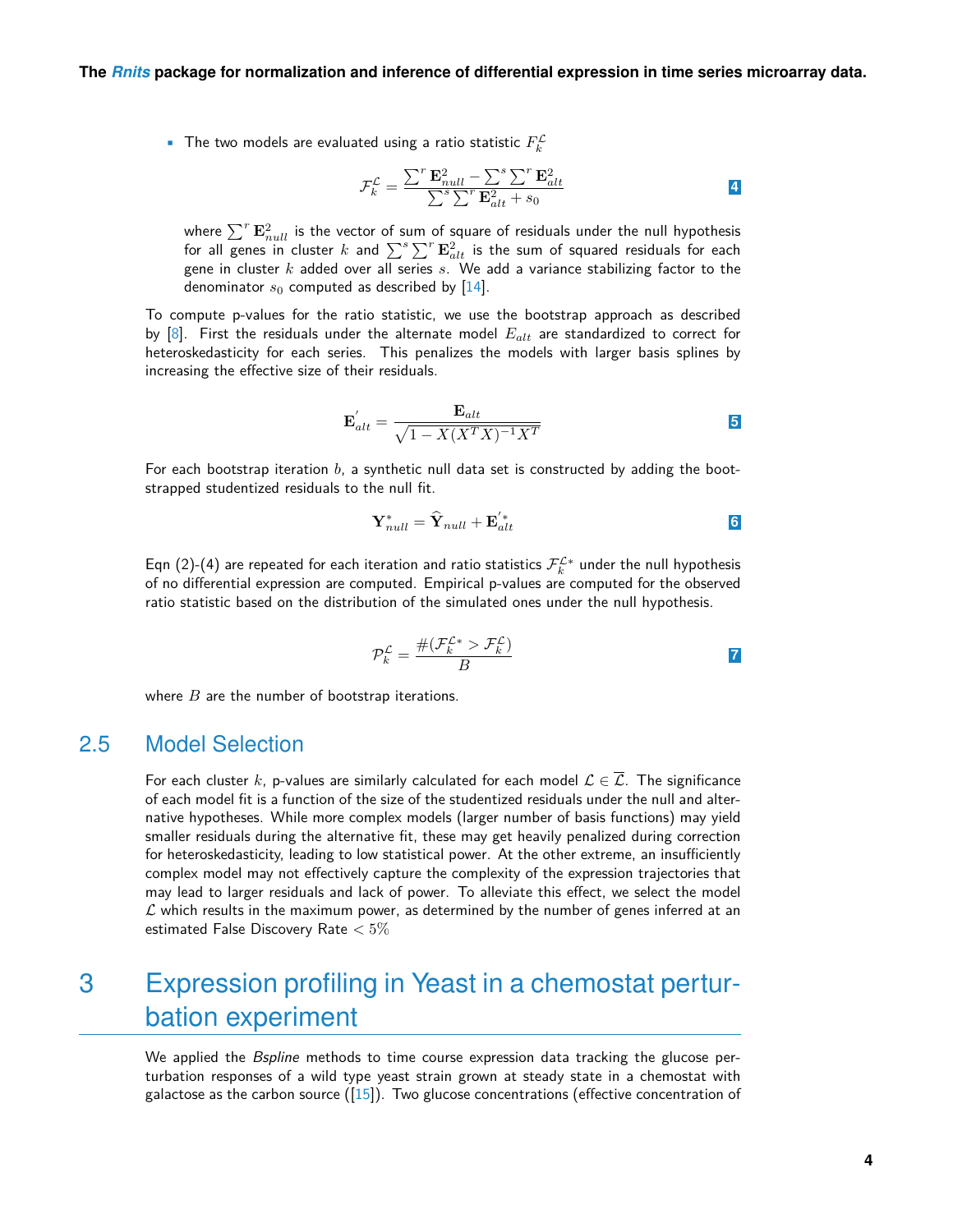<span id="page-4-0"></span>0.2  $g$ /l and 2  $g$ /l) were used as pulses and responses were tracked at 10, 15, 20, 30, 45, 90, 120 and 150 minutes post each treatment. We obtained the published microarray data from NCBI Gene Expression Omnibus (GEO accession GSE4158) and analyzed it using Rnits.

## 3.1 Data preparation

First, we download the data from GEO and format it.

```
# Download NCBI GEO data with GEOquery
library(knitr)
rm(list = ls())library(GEOquery)
## Loading required package: Biobase
## Loading required package: BiocGenerics
##
## Attaching package: 'BiocGenerics'
## The following objects are masked from 'package:stats':
##
## IQR, mad, sd, var, xtabs
## The following objects are masked from 'package:base':
##
## Filter, Find, Map, Position, Reduce, anyDuplicated, append,
## as.data.frame, basename, cbind, colnames, dirname, do.call,
## duplicated, eval, evalq, get, grep, grepl, intersect, is.unsorted,
## lapply, mapply, match, mget, order, paste, pmax, pmax.int, pmin,
## pmin.int, rank, rbind, rownames, sapply, setdiff, sort, table,
## tapply, union, unique, unsplit, which.max, which.min
## Welcome to Bioconductor
##
## Vignettes contain introductory material; view with
## 'browseVignettes()'. To cite Bioconductor, see
## 'citation("Biobase")', and for packages 'citation("pkgname")'.
## Setting options('download.file.method.GEOquery'='auto')
## Setting options('GEOquery.inmemory.gpl'=FALSE)
library(stringr)
library(Rnits)
## Loading required package: ggplot2
## Loading required package: limma
##
## Attaching package: 'limma'
## The following object is masked from 'package:BiocGenerics':
##
## plotMA
gds <- getGEO("GSE4158", AnnotGPL = FALSE)[[1]]
```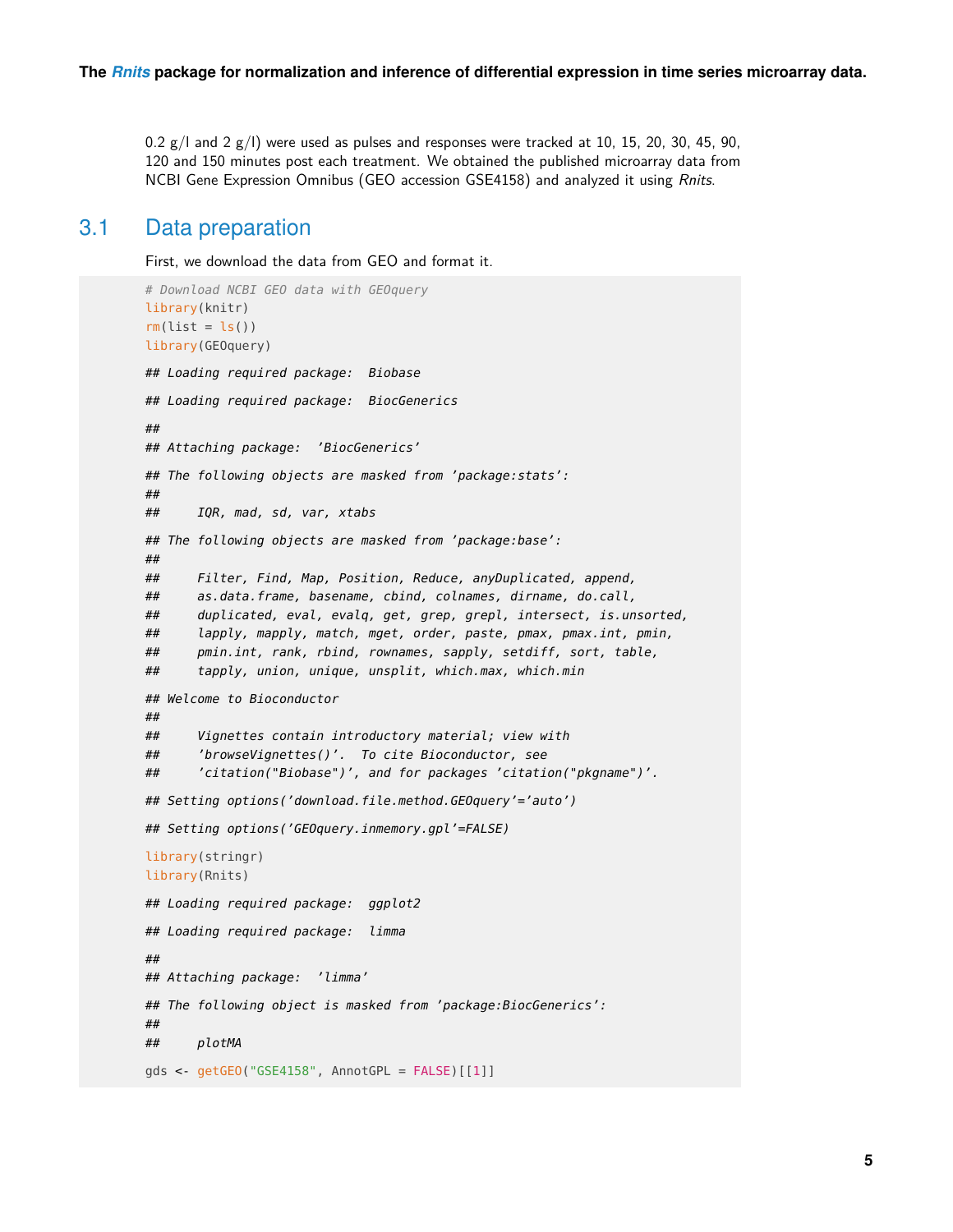```
## Found 1 file(s)
## GSE4158_series_matrix.txt.gz
## File stored at:
## /tmp/Rtmp7eZNpd/GPL3415.soft.gz
class(gds)
## [1] "ExpressionSet"
## attr(,"package")
## [1] "Biobase"
gds
## ExpressionSet (storageMode: lockedEnvironment)
## assayData: 10752 features, 26 samples
## element names: exprs
## protocolData: none
## phenoData
## sampleNames: GSM94988 GSM94989 ... GSM95013 (26 total)
## varLabels: title geo_accession ... data_row_count (36 total)
## varMetadata: labelDescription
## featureData
## featureNames: 1 2 ... 10752 (10752 total)
## fvarLabels: ID METACOLUMN ... TYPE (10 total)
## fvarMetadata: Column Description labelDescription
## experimentData: use 'experimentData(object)'
## pubMedIds: 16381818
## Annotation: GPL3415
# Extract non-replicate samples
pdata <- pData(gds)
filt <- pdata$characteristics_ch2 %in% names(which(table(pdata$characteristics_ch2) ==
    2))
gds <- gds[, filt]
pdata <- pData(gds)
time <- as.numeric(str_extract(pdata$characteristics_ch2, "\\d+"))
sample <- rep("2g/l", length(time))
sample[grep("0.2g/l", gds[["title"]])] <- "0.2g/l"
# Format phenotype data with time and sample information
gds[["Time"]] <- time
gds[["Sample"]] <- sample
dat <- gds
fData(dat)["Gene Symbol"] <- fData(dat)$ORF
```
## <span id="page-5-0"></span>3.2 Running Rnits

```
3.2.1 Build Rnits object from ExpressionSet or data matrix
```
<span id="page-5-1"></span>Next we build the Rnits object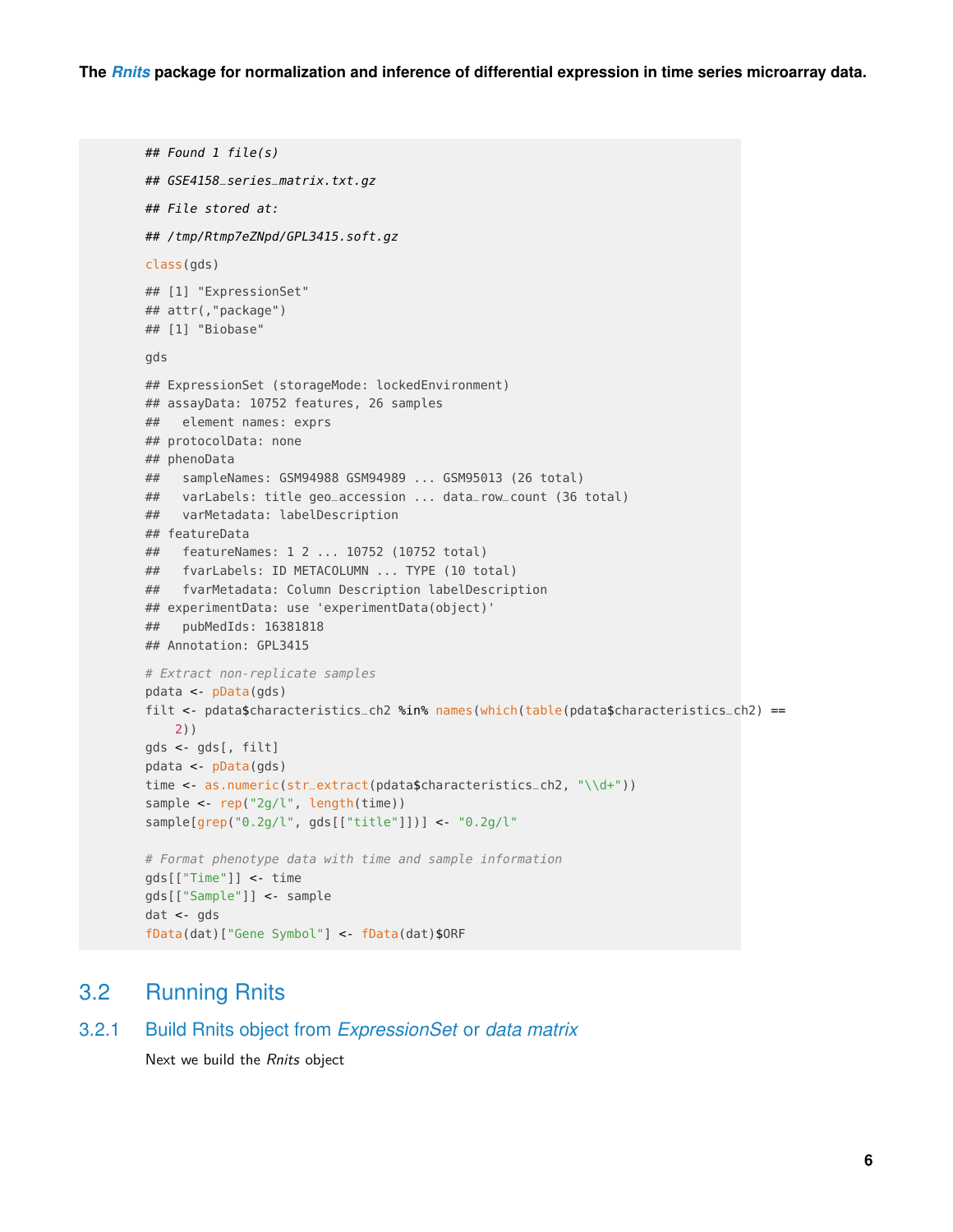```
# Build rnits data object from formatted data (samples can be in any order) and
# between-array normalization.
rntsobj = build.Rnits(data[, sample(ncol(data))], logscale = TRUE, normmethod = "Between")## Between Array normalization
## Data set with 2 time series
## Dataset with 10752 features and 2 samples in 1 replicates
rnitsobj
## Rnits (storageMode: lockedEnvironment)
## assayData: 10752 features, 16 samples
## element names: exprs
## protocolData: none
## phenoData
## sampleNames: GSM95010 GSM95011 ... GSM94998 (16 total)
## varLabels: title geo_accession ... Sample (38 total)
## varMetadata: labelDescription
## featureData
## featureNames: 1 2 ... 10752 (10752 total)
## fvarLabels: ID METACOLUMN ... GeneName (12 total)
## fvarMetadata: labelDescription
## experimentData: use 'experimentData(object)'
## Annotation:
# Alternatively, we can also build the object from just a data matrix, by
# supplying the 'probedata' and 'phenodata' tables
datdf <- exprs(dat)
rownames(datdf) <- fData(dat)$ID
probedata <- data.frame(ProbeID = fData(dat)$ID, GeneName = fData(dat)$ORF)
phenodata <- pData(dat)
rnitsobj0 = \text{build.Rnits}(datdf, probedata = probedata, phenodata = phenodata, logscale = TRUE,
    normmethod = "Between")
## Warning in if (class(obj) != "ExpressionSet") {: the condition has length >
1 and only the first element will be used
## Warning in if (class(obj) == "data.frame" | class(obj) == "matrix") {: the condition
has length > 1 and only the first element will be used
## Log scale is TRUE
## Between Array normalization
## Data set with 2 time series
## Dataset with 10752 features and 2 samples in 1 replicates
# Extract normalized expression values
lr <- getLR(rnitsobj)
head(lr)
## GSM95010 GSM95011 GSM95012 GSM95013 GSM95002 GSM95004
## 1 -0.99269970 -0.84741081 -0.22867060 0.5941574 -1.18590131 0.5137818
## 2 0.12448779 0.76758977 1.43044492 0.9482546 -0.04944478 0.4212989
## 3 0.05362765 -0.69975822 -0.70887206 0.2560923 0.62460336 0.3294558
## 4 -0.59017581 -0.47129159 -0.08102022 0.7885572 -1.03973077 0.8060511
## 5 -1.05032467 0.04912668 0.09804767 0.4690431 -1.59731454 0.4243162
```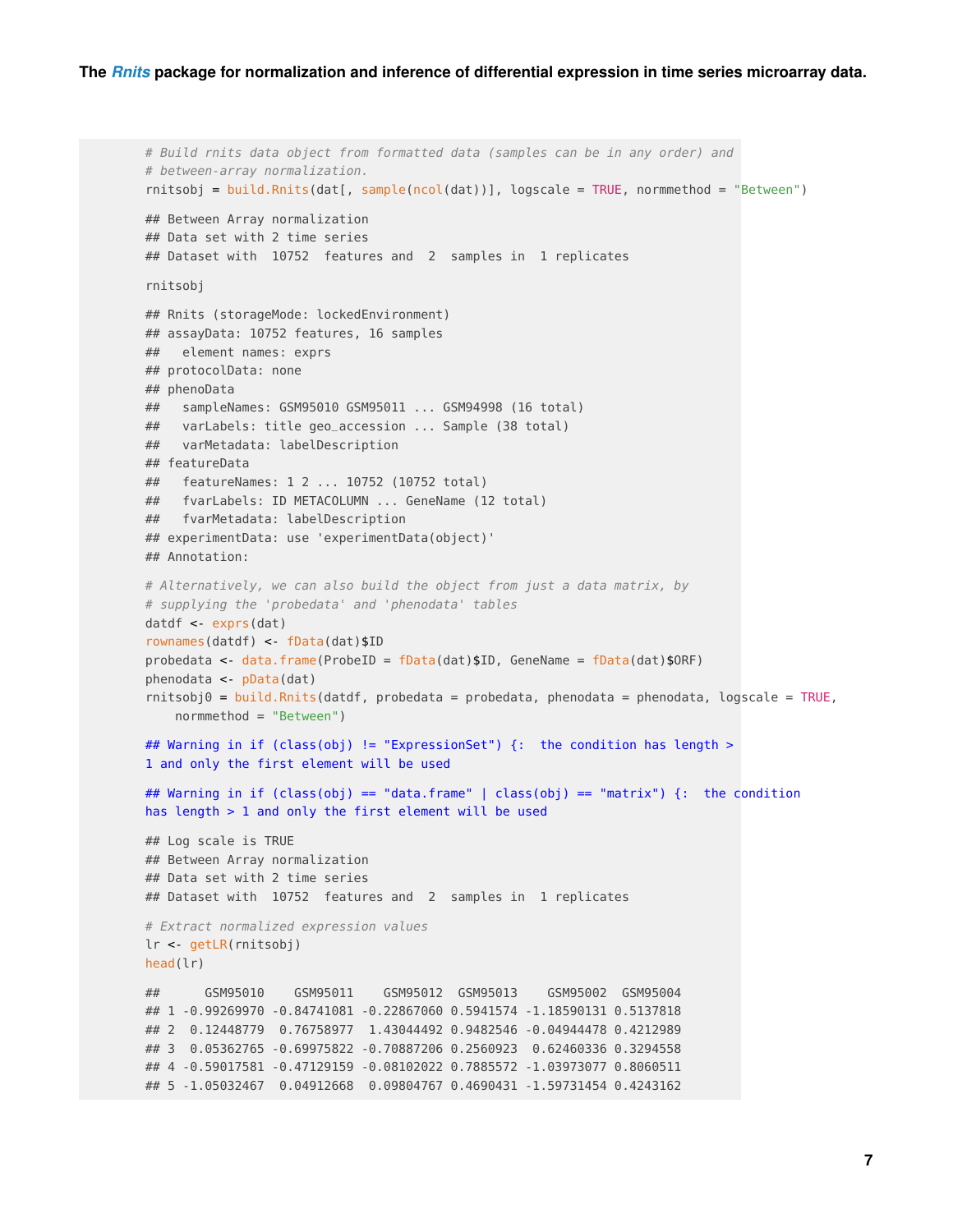## 6 0.84482623 1.10519264 1.25240820 1.6704265 -0.22307705 0.3077783 ## GSM95006 GSM95008 GSM94988 GSM94989 GSM94991 GSM94992 ## 1 -0.31852729 -0.19303436 -0.20592568 -0.0797288 -0.05466009 0.005671936 ## 2 0.31219698 0.13219700 0.62636186 0.6992206 0.78594481 0.684897162 ## 3 -0.09733628 -0.39948994 -0.26945402 -0.7516256 -1.01418075 -1.066315054 ## 4 0.57356735 0.43055165 -0.07012699 -0.3610244 -0.97771053 -0.841308620 ## 5 0.38912313 0.09812534 0.25315615 0.0561665 0.17523029 0.273787476 ## 6 0.24570856 -0.19826540 0.85110526 0.7232386 1.04992619 1.053762306 ## GSM94993 GSM94994 GSM94996 GSM94998 ## 1 0.3418725 -2.487601 0.1680312 0.2977183 ## 2 0.8925079 NA 1.1047615 0.7014654 ## 3 -1.0909498 NA 0.1363547 0.7593684 ## 4 -0.1664416 NA -0.2371354 NA ## 5 0.1791928 NA 0.3288013 0.5037860 ## 6 1.0160011 -1.292664 0.8986091 0.7248260 # Impute missing values using K-nn imputation lr <- getLR(rnitsobj, impute = TRUE) ## Warning in knnimp(x, k, maxmiss = rowmax, maxp = maxp): 1635 rows with more than 50 % entries missing; ## mean imputation used for these rows ## Cluster size 9117 broken into 2854 6263 ## Cluster size 2854 broken into 2008 846 ## Cluster size 2008 broken into 1305 703 ## Done cluster 1305 ## Done cluster 703 ## Done cluster 2008 ## Done cluster 846 ## Done cluster 2854 ## Cluster size 6263 broken into 3939 2324 ## Cluster size 3939 broken into 2055 1884 ## Cluster size 2055 broken into 1059 996 ## Done cluster 1059 ## Done cluster 996 ## Done cluster 2055 ## Cluster size 1884 broken into 798 1086 ## Done cluster 798 ## Done cluster 1086 ## Done cluster 1884 ## Done cluster 3939 ## Cluster size 2324 broken into 855 1469 ## Done cluster 855 ## Done cluster 1469 ## Done cluster 2324 ## Done cluster 6263 head(lr) ## GSM95010 GSM95011 GSM95012 GSM95013 GSM95002 GSM95004 ## 1 -0.99269970 -0.84741081 -0.22867060 0.5941574 -1.18590131 0.5137818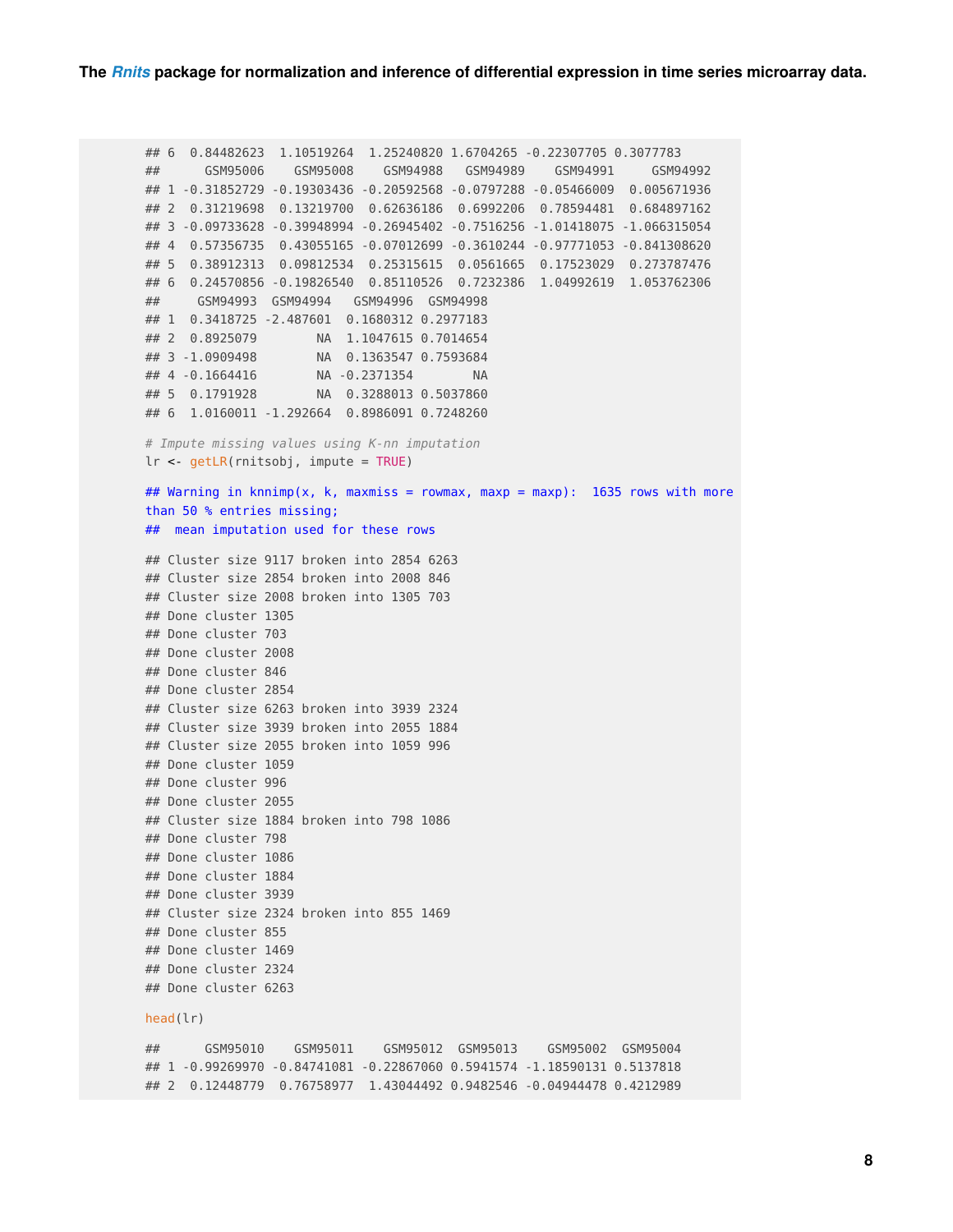```
## 3 0.05362765 -0.69975822 -0.70887206 0.2560923 0.62460336 0.3294558
## 4 -0.59017581 -0.47129159 -0.08102022 0.7885572 -1.03973077 0.8060511
## 5 -1.05032467 0.04912668 0.09804767 0.4690431 -1.59731454 0.4243162
## 6 0.84482623 1.10519264 1.25240820 1.6704265 -0.22307705 0.3077783
## GSM95006 GSM95008 GSM94988 GSM94989 GSM94991 GSM94992
## 1 -0.31852729 -0.19303436 -0.20592568 -0.0797288 -0.05466009 0.005671936
## 2 0.31219698 0.13219700 0.62636186 0.6992206 0.78594481 0.684897162
## 3 -0.09733628 -0.39948994 -0.26945402 -0.7516256 -1.01418075 -1.066315054
## 4 0.57356735 0.43055165 -0.07012699 -0.3610244 -0.97771053 -0.841308620
## 5 0.38912313 0.09812534 0.25315615 0.0561665 0.17523029 0.273787476
## 6 0.24570856 -0.19826540 0.85110526 0.7232386 1.04992619 1.053762306
## GSM94993 GSM94994 GSM94996 GSM94998
## 1 0.3418725 -2.4876007 0.1680312 0.29771835
## 2 0.8925079 0.8512363 1.1047615 0.70146541
## 3 -1.0909498 -0.2737668 0.1363547 0.75936838
## 4 -0.1664416 -0.1141164 -0.2371354 0.08949525
## 5 0.1791928 0.1737391 0.3288013 0.50378605
## 6 1.0160011 -1.2926636 0.8986091 0.72482603
```
### 3.2.2 Fitting the model

<span id="page-8-0"></span>Next fit the model using gene-level summarization and by clustering all genes.

```
# Fit model using gene-level summarization
rnitsobj <- fit(rnitsobj0, gene.level = TRUE, clusterallsamples = TRUE)
## Collapsing probes into gene level log-ratios
## 3066 probes had no gene names. Removing them from further processing.
## Found 6342 unique genes.
## ############################
## Analyzing Models
## Computed number of clusters is 12
## Warning: did not converge in 10 iterations
## Repeating clustering to eliminate small clusters
## Repeating clustering to eliminate small clusters
## Repeating clustering to eliminate small clusters
## Repeating clustering to eliminate small clusters
## Repeating clustering to eliminate small clusters
## Repeating clustering to eliminate small clusters
## Repeating clustering to eliminate small clusters
## Repeating clustering to eliminate small clusters
## Number of clusters is: 4
## ############################
## Cluster 1 of size 1964
## Cluster 2 of size 3120
## Cluster 3 of size 415
## Cluster 4 of size 843
## Estimated proportion of null genes is 100 %
```
The model may be fit using no clustering of samples, or by precomputing the optimal model using the method of  $[8]$ .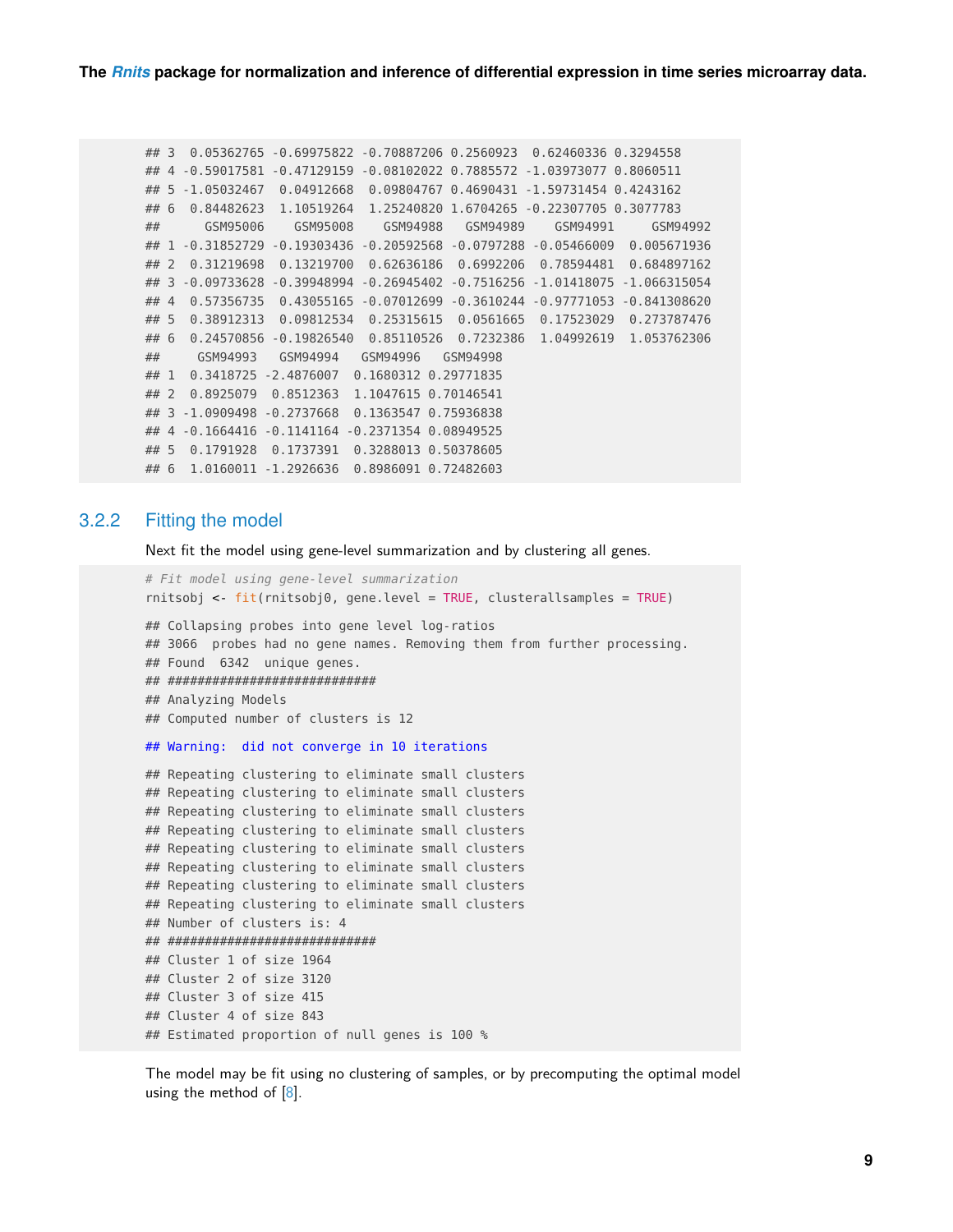```
rnitsobj_nocl <- fit(rnitsobj0, gene.level = TRUE, clusterallsamples = FALSE)
opt_model <- calculateGCV(rnitsobj0)
rnitsobj_optmodel <- fit(rnitsobj0, gene.level = TRUE, model = opt_model)
```
### 3.2.3 Get top genes and other fit summary statistics

```
# Get pvalues from fitted model
pval <- getPval(rnitsobj)
head(pval)
## YAL001C YAL003W YAL005C YAL008W YAL010C YAL012W
## 0.343467949 0.015498982 0.004038462 0.517227564 0.555160256 0.046776986
# Get ratio statistics from fitted model
stat <- getStat(rnitsobj)
head(stat)
## YAL001C YAL003W YAL005C YAL008W YAL010C YAL012W
## 0.019622677 1.197300806 0.598136354 -0.007683565 -0.012834775 0.638745445
# If clustering was used, check the cluster gene distribution
table(getCID(rnitsobj))
##
## 1 2 3 4
## 1964 3120 415 843
# P-values, ratio statistics and cluster ID's can be retrieved for all genes
# together
fitdata <- getFitModel(rnitsobj)
head(fitdata)
## Ratio.statistic p.value clusterID
## YAL001C 0.019622677 0.343467949 2
## YAL003W 1.197300806 0.015498982 1
## YAL005C 0.598136354 0.004038462 2
## YAL008W -0.007683565 0.517227564 2
## YAL010C -0.012834775 0.555160256 2
## YAL012W 0.638745445 0.046776986 1
# View summary of top genes
summary(rnitsobj, top = 10)
## Rank Name Statistic p.value FDR.percent ClusterID Model.degree
## YFR053C 1 YFR053C 15.835 0.0e+00 0.000 3 4
## YDL163W 2 YDL163W 6.288 0.0e+00 0.000 4 2
## YDR423C 3 YDR423C 2.743 3.0e-06 0.353 2 2
## YDR419W 4 YDR419W 2.066 1.0e-05 0.792 2 2
## YPL250C 5 YPL250C 1.988 1.3e-05 0.792 2 2
## YLR108C 6 YLR108C 11.325 2.0e-05 0.792 1 5
## YNR019W 7 YNR019W 1.845 2.2e-05 0.792 2 2
## YMR081C 8 YMR081C 14.090 2.4e-05 0.792 3 4
## YCLX02C 9 YCLX02C 1.785 2.9e-05 0.792 2 2
## YDL181W 10 YDL181W 1.705 3.5e-05 0.792 2 2
```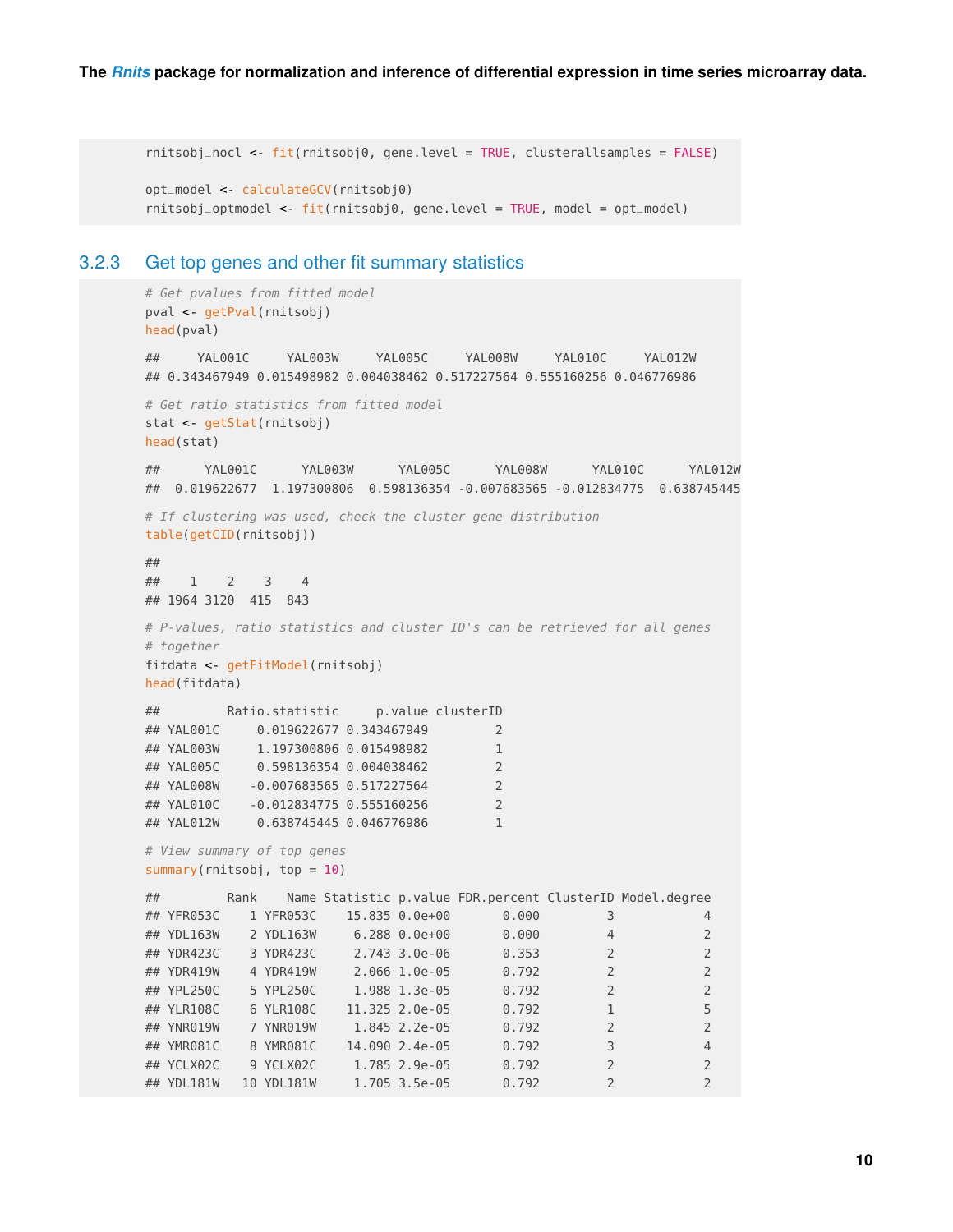**The** *[Rnits](http://bioconductor.org/packages/Rnits)* **package for normalization and inference of differential expression in time series microarray data.**

```
## Model.df
## YFR053C 6
## YDL163W 5
## YDR423C 3
## YDR419W 3
## YPL250C 3
## YLR108C 6
## YNR019W 3
## YMR081C 6
## YCLX02C 3
## YDL181W 3
# Extract data of top genes (5% FDR)
td <- topData(rnitsobj, fdr = 5)
## 1039
head(td)
## 0.2g/l_10 0.2g/l_15 0.2g/l_20 0.2g/l_30 0.2g/l_45 0.2g/l_90
## YFR053C -2.9237332 -1.17590933 0.6091109 2.73172725 3.40919390 0.77117494
## YDL163W -0.9243805 -2.43239351 -1.7448963 -0.87669277 -1.29343745 -2.17031889
## YDR423C -0.0174820 -0.80075684 -0.9942190 -0.71869747 -0.54344754 0.94911040
## YDR419W -0.2046478 -0.09408354 0.1999304 -0.08199723 -0.29901144 0.07077963
## YPL250C -1.3931411 -0.63307891 -0.1730618 -0.56061472 -0.08929123 0.48297463
## YLR108C 0.5685404 -1.10385596 -0.9205930 -0.50890787 0.03927246 -2.25151963
## 0.2g/l_120 0.2g/l_150 2g/l_10 2g/l_15 2g/l_20 2g/l_30
## YFR053C -0.009692989 0.26532124 -1.87441034 -2.2218713 -2.5078707 -2.3278171
## YDL163W -5.523916689 -9.11199324 -1.66350915 -0.9688887 -0.4722037 -0.9177256
## YDR423C 1.313307227 2.37037067 -0.99643967 -0.5109414 -0.6357871 -0.8643160
## YDR419W 0.137079198 1.26142508 0.23694914 0.3507209 0.4883211 0.2138258
## YPL250C 0.429392521 0.60480510 0.04940828 0.6270811 0.1708989 -0.1504075
## YLR108C -0.154056158 0.07452528 0.82726286 0.9679145 1.4876804 1.6543992
## 2g/l_45 2g/l_90 2g/l_120 2g/l_150
## YFR053C -1.67649576 0.32539539 2.5267731 4.3264832
## YDL163W -0.98907345 -0.52131607 -0.7203552 -1.3021307
## YDR423C -0.87955496 -0.89268766 -0.9903288 -0.6873137
## YDR419W 0.33370546 0.07141897 -0.9464912 -1.5263603
## YPL250C -0.07005299 -0.48678884 -1.0584139 -1.7323014
## YLR108C 1.78043928 1.66918466 2.3220387 2.2632476
```
Next we plot the results for the top 16 differentially expressed genes by FDR

```
# Plot top genes trajectories
plotResults(rnitsobj, top = 16)
## 'geom_smooth()' using formula 'y ~ x'## Next: 1 of 1
```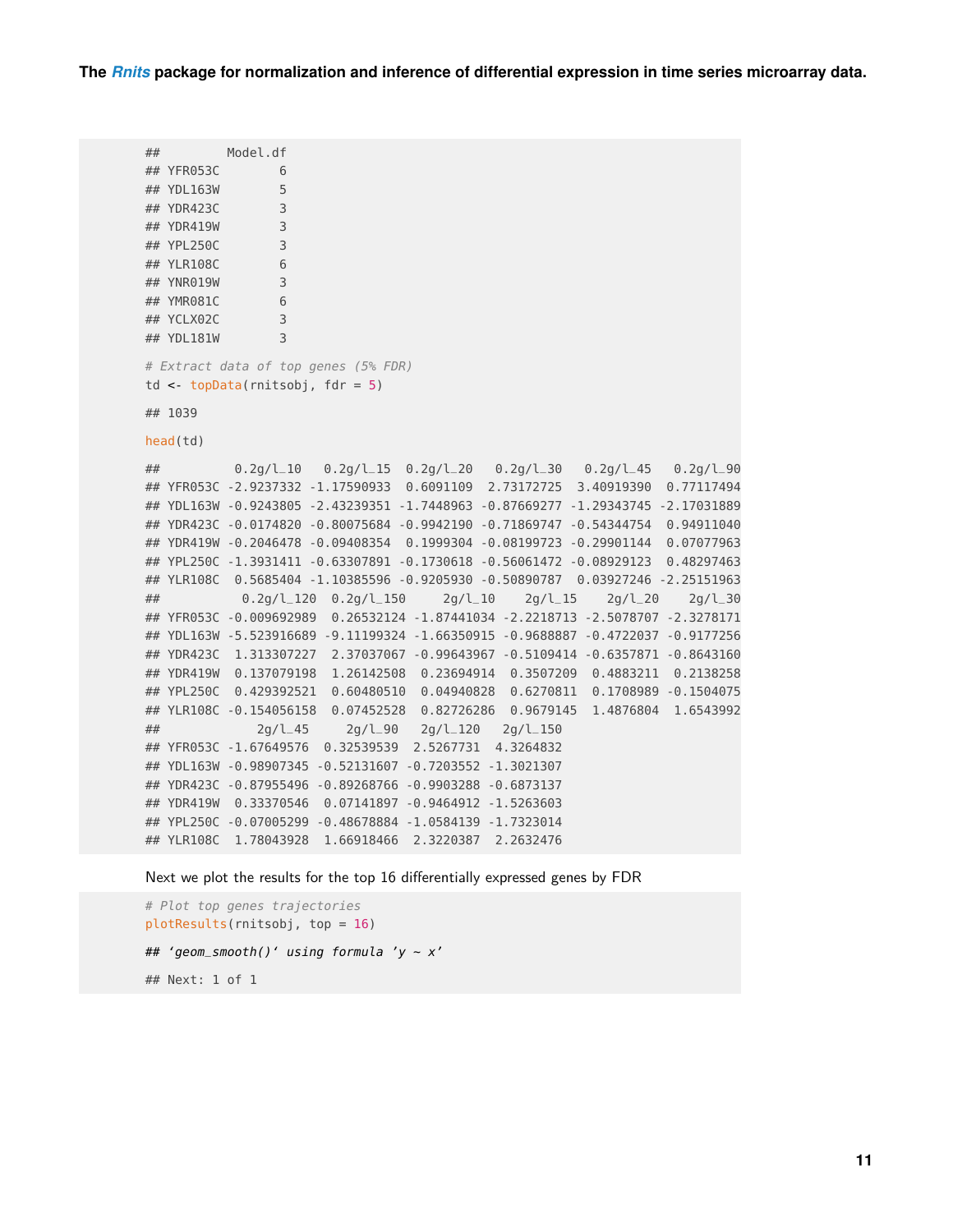

#### sessionInfo()

```
## R Under development (unstable) (2021-10-19 r81077)
## Platform: x86_64-pc-linux-gnu (64-bit)
## Running under: Ubuntu 20.04.3 LTS
##
## Matrix products: default
## BLAS: /home/biocbuild/bbs-3.15-bioc/R/lib/libRblas.so
## LAPACK: /home/biocbuild/bbs-3.15-bioc/R/lib/libRlapack.so
##
## locale:
## [1] LC_CTYPE=en_US.UTF-8 LC_NUMERIC=C
## [3] LC_TIME=en_GB LC_COLLATE=C
## [5] LC_MONETARY=en_US.UTF-8 LC_MESSAGES=en_US.UTF-8
## [7] LC_PAPER=en_US.UTF-8 LC_NAME=C
## [9] LC_ADDRESS=C LC_TELEPHONE=C
## [11] LC_MEASUREMENT=en_US.UTF-8 LC_IDENTIFICATION=C
##
## attached base packages:
## [1] stats graphics grDevices utils datasets methods base
##
## other attached packages:
## [1] Rnits_1.29.0 limma_3.51.0 ggplot2_3.3.5
## [4] stringr_1.4.0 GEOquery_2.63.0 Biobase_2.55.0
## [7] BiocGenerics_0.41.0 knitr_1.36
##
## loaded via a namespace (and not attached):
## [1] Rcpp_1.0.7 lattice_0.20-45 tidyr_1.1.4
## [4] assertthat_0.2.1 digest_0.6.28 utf8_1.2.2
## [7] R6_2.5.1 plyr_1.8.6 evaluate_0.14
## [10] highr_0.9 pillar_1.6.4 zlibbioc_1.41.0
## [13] rlang_0.4.12 curl_4.3.2 data.table_1.14.2
## [16] R.utils_2.11.0 R.oo_1.24.0 Matrix_1.3-4
```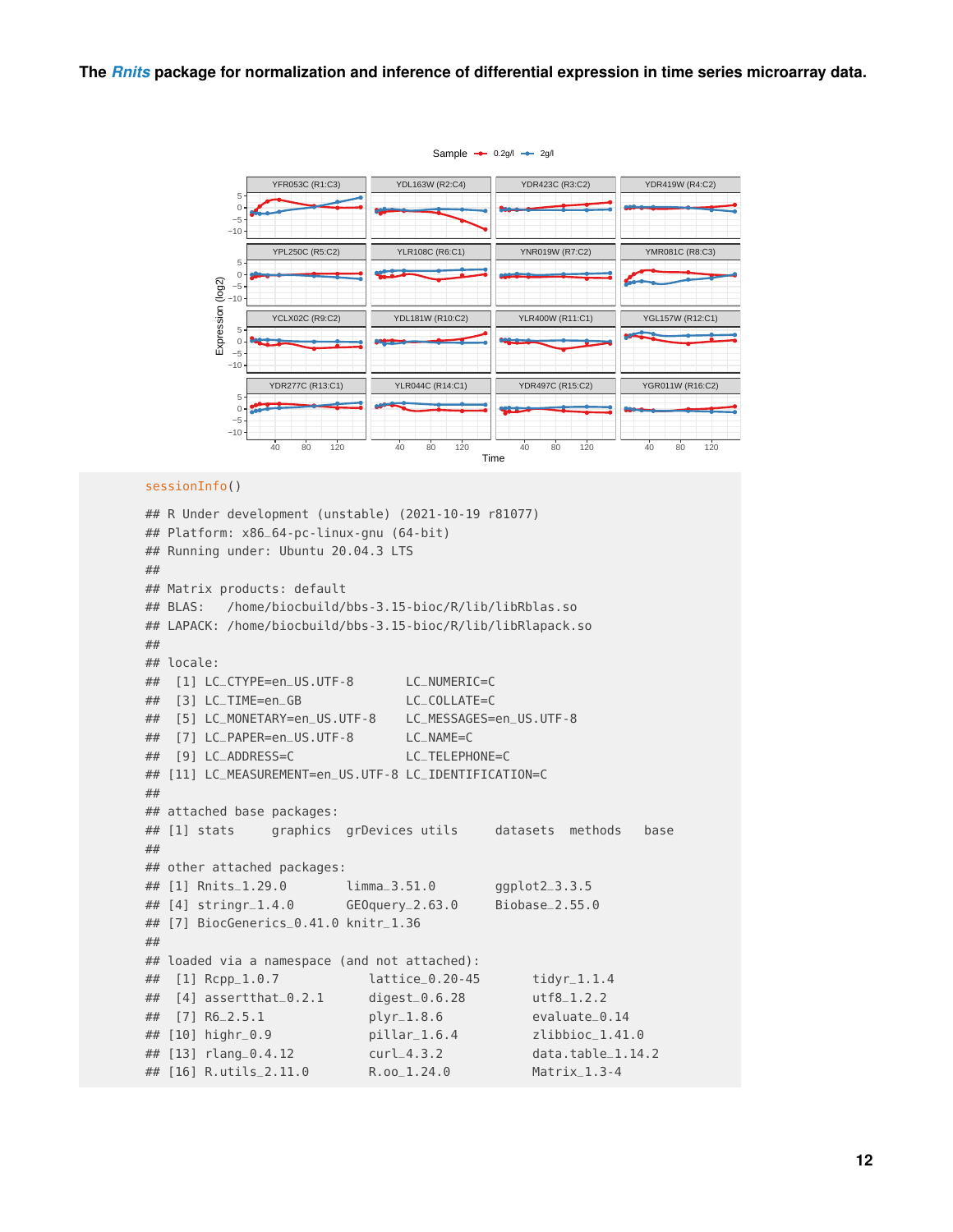|  | ## [19] preprocessCore_1.57.0 qvalue_2.27.0 |                     | $r$ markdown $2.11$ |
|--|---------------------------------------------|---------------------|---------------------|
|  | ## [22] labeling_0.4.2                      | $splines_4.2.0$     | readr $-2.0.2$      |
|  | ## [25] munsell_0.5.0                       | compiler_4.2.0      | $xfun_0.27$         |
|  | ## $[28]$ pkgconfig $2.0.3$                 | $mgcv_1.8-38$       | htmltools_0.5.2     |
|  | ## [31] tidyselect_1.1.1                    | $tibble_3.1.5$      | $codetools_0.2-18$  |
|  | ## [34] fansi_0.5.0                         | $crayon_1.4.1$      | $dplyr_1.0.7$       |
|  | ## [37] tzdb_0.1.2                          | $with r = 2.4.2$    | R.methodsS3_1.8.1   |
|  | ## $[40]$ grid_4.2.0                        | nlme_3.1-153        | $qtable_0.3.0$      |
|  | ## [43] lifecycle_1.0.1                     | $affy_1.73.0$       | $DBI_1, 1, 1$       |
|  | ## [46] magrittr_2.0.1                      | formatR_1.11        | $scales_1, 1, 1$    |
|  | ## [49] stringi_1.7.5                       | $impute_1.69.0$     | $farver_2.1.0$      |
|  | ## [52] reshape2_1.4.4                      | $affvio_1.65.0$     | $xml2_1.3.2$        |
|  | ## [55] ellipsis_0.3.2                      | generics_0.1.1      | $vctrs_0.3.8$       |
|  | ## [58] boot_1.3-28                         | BiocStyle_2.23.0    | RColorBrewer_1.1-2  |
|  | ## [61] tools_4.2.0                         | $glue_1.4.2$        | $purr_0.3.4$        |
|  | ## $[64]$ hms_1.1.1                         | $fastmap_1.1.0$     | $yamL_2.2.1$        |
|  | ## [67] colorspace_2.0-2                    | BiocManager_1.30.16 |                     |

# <span id="page-12-0"></span>4 Summary

Dynamic changes in transcriptional programs to changing stimulus or cell cycle stages necessitate an experimental design that tracks expression changes over a period of time. There are often constrains on the replication levels in such designs, posing a challenging inference problem. A number of methods have been developed to infer differential expression between conditions. We extend a previously developed method by  $[8]$  of using B-splines to perform hypothesis testing. We extended the method to include a model selection step that optimizes for distinct subsets within the expression data, corresponding to diverse transcriptional regulatory patterns in cells. We present this method as an comprehensive analysis R package [Rnits](http://bioconductor.org/packages/Rnits) to enable the data import, pre-processing, normalization, analysis and visualization of gene expression data from a variety of sources (GEO, raw or normalized data tables).

# **References**

- <span id="page-12-1"></span>[1] Ping Ma, Wenxuan Zhong, and Jun S. Liu. Identifying differentially expressed genes in time course microarray data. Statistics in Biosciences, 1(2):144–159, 2009.
- <span id="page-12-2"></span>[2] Martin Aryee, Jose Gutierrez-Pabello, Igor Kramnik, Tapabrata Maiti, and John Quackenbush. An improved empirical bayes approach to estimating differential gene expression in microarray time-course data: Betr (bayesian estimation of temporal regulation). BMC bioinformatics, 10(1):409, 2009.
- <span id="page-12-3"></span>[3] Yu Chuan Tai and Terence P. Speed. A multivariate empirical bayes statistic for replicated microarray time course data. The Annals of Statistics, 34(5):2387–2412, 2006.
- <span id="page-12-4"></span>[4] Ziv Bar-Joseph, Georg Gerber, David K. Gifford, Tommi S. Jaakkola, and Itamar Simon. A new approach to analyzing gene expression time series data. In Proceedings of the sixth annual international conference on Computational biology, pages 39–48. ACM, 2002.